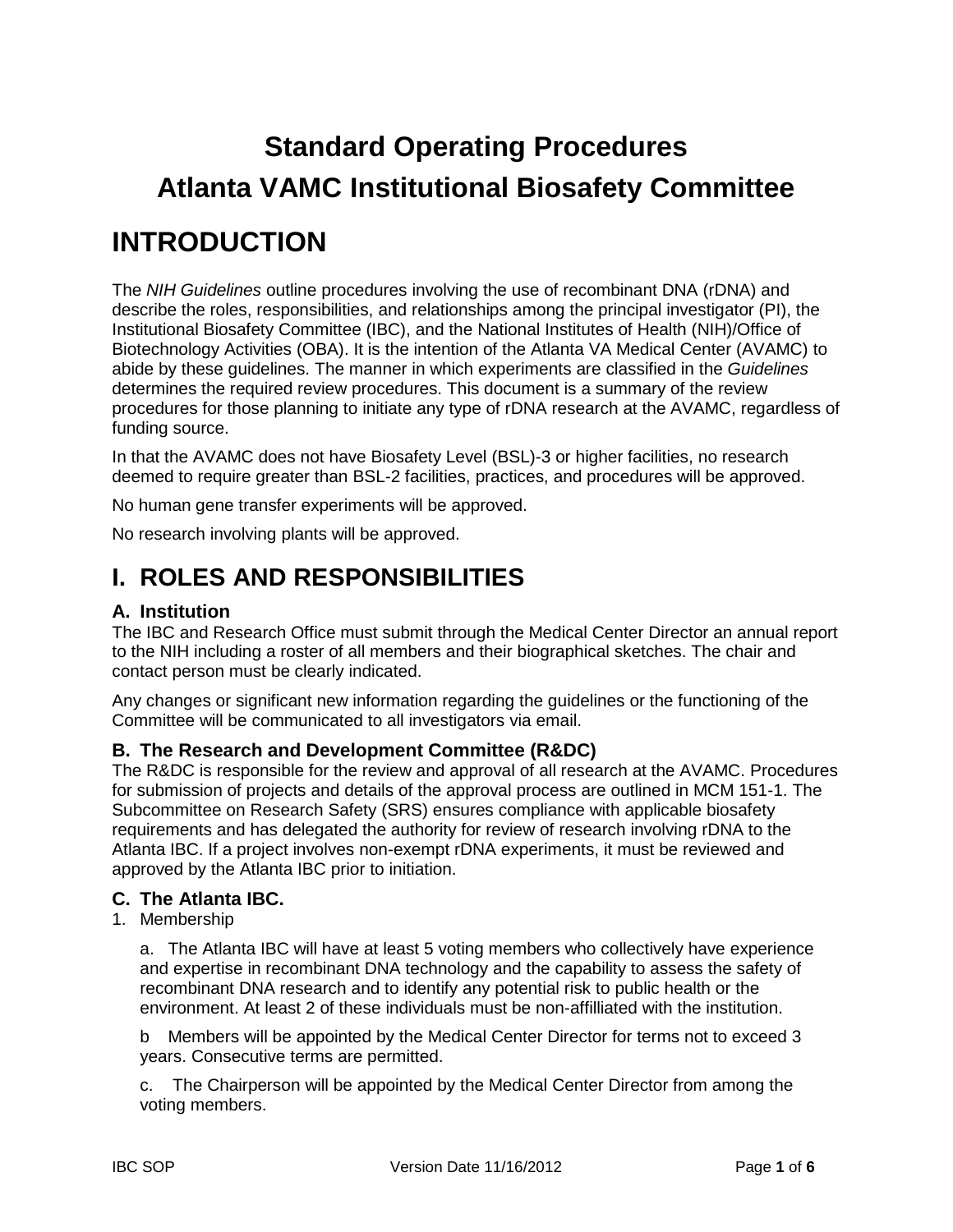2. The IBC will review all rDNA research to be conducted at the Atlanta VAMC for compliance with *NIH Guidelines* and approve those research projects that are in conformity. However, no voting member may be involved in the review or approval of a project in which (s)he has been or expects to be engaged or has a direct financial interest. This review shall include:

a. An independent assessment of the containment levels required by the *Guidelines* for the proposed research.

b. An assessment of the facilities, procedures, practices, and training and expertise of personnel involved in rDNA research.

c. Ensuring compliance with all surveillance, data reporting, and adverse event reporting as required by the *Guidelines*.

3. All reviews shall take place at a convened meeting where a quorum (>50% of voting members) is present. Email exchanges cannot fulfill this expectation. Each member will be provided with all relevant information. If changes to a protocol are required based on a full committee review, the Chair and the primary reviewer may review these changes prior to granting final approval providing no member objects. If any member requests a secondary review, the protocol must be returned to the convened committee. If the approval requires specific conditions then the chair or designee must verify that those conditions have been met and this must be reported at the next convened meeting.

4 Other responsibilities include:

a. Report the results of committee reviews to the Biosafety/Biosecurity Committee in writing.

b. Set containment levels for certain specified experiments.

c. Review periodically rDNA research being conducted at the AVAMC to ensure compliance with the *Guidelines*.

d. Adopt emergency plans covering accidental spills and personnel contamination resulting from such research.

e. Report within 5 days to the Research Compliance Officer, to the NIH, and to ORO any significant problems with or violations of the *Guidelines* and any significant research-related accidents or illnesses.

f. Prohibit initiation of experiments not explicitly covered by the *Guidelines* until NIH establishes the required containment.

g. Perform such other functions as may be delegated to the committee by the *Guidelines*.

5. Minutes:

Minutes of the Atlanta IBC will be written and submitted to SRS Committee and to the R&DC for approval. Since minutes are a primary means of communication with upper management, they will be sufficiently detailed to provide a clear understanding of the operation of the committee. Minutes will be forwarded to VA Central Office upon request.

### **D. Principal investigators conducting rDNA research**

Principal Investigators are responsible for full compliance of the *Guidelines.* These responsibilities are outlined in Section IV-B-7 of the *Guidelines*.

- 1. General requirements state that the investigator shall:
	- a. Initiate or modify rDNA research subject to the *Guidelines* only after that research or the proposed modification thereof, has been fully approved and has met all other requirements of the *Guidelines*.
	- b. Determine the classification of the experiment and follow appropriate procedures.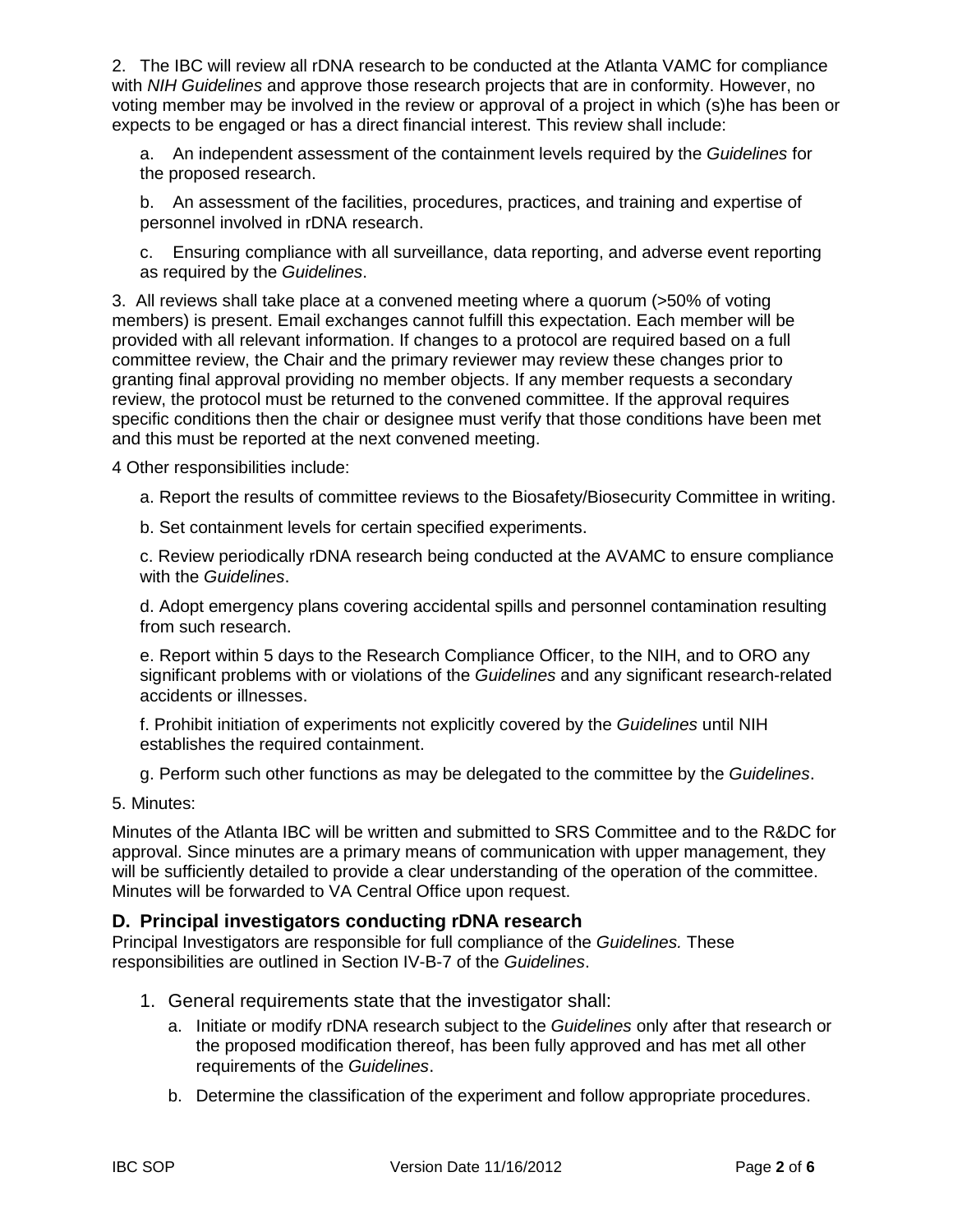- c. Report immediately to the Research Office all problems with and violations of the *Guidelines* and all research-related accidents and illnesses. Significant problems must be reported to the NIH and ORO within 5 days.
- d. Report new information bearing on the *Guidelines* to the Research Office.
- e. Be adequately trained in good microbiological techniques.
- f. Adhere to approved emergency plans for dealing with accidental spills and personnel contamination.
- g. Comply with shipping requirements for rDNA molecules (Appendix H of the *Guidelines*).
- 2. In submissions to the Atlanta IBC, the PI shall:
	- a. Make an initial determination of the required levels of physical and biological containment in accordance with the *Guidelines*.
	- b. Select appropriate microbiological practices and laboratory techniques to be used for the research.
	- c. Submit the initial research protocol and any subsequent changes to the Committee for review and approval or disapproval.
	- d. Remain in communication with the Committee throughout the conduct of the project.
- 3. Prior to initiating the research, the PI shall:
	- a. Make available to all lab staff the protocols that describe the potential biohazards and the precautions to be taken.
	- b. Instruct and train lab staff in:
		- (1) Practices and techniques required to ensure safety, and
		- (2) Procedures for dealing with accidents.
	- c. Inform the lab staff of the reasons and provisions for any precautionary medical practices advised or requested (e.g., vaccinations or serum collection).
- 4. During the conduct of the research, the PI shall:
	- a. Supervise the safety performance of the laboratory staff to ensure that the required safety practices and techniques are employed.
	- b. Investigate and report any significant problems pertaining to the operation and implementation of containment practices and procedures in writing to the RCO, the Committee, and other appropriate authorities, if applicable.
	- c. Correct work errors and conditions that may result in the release of rDNA materials.
	- d. Ensure the integrity of the physical containment (biological safety cabinets) and the biological containment (purity, genotypic and phenotypic characteristics).

### **II. CONTAINMENT GUIDELINES**

Experiments involving recombinant DNA are divided into six classes (Nomenclature based on guidelines). This committee will **not** approve protocols involving experiments classified under Section III-A, III-B or III-C of the *NIH Guidelines* or experiments involving Risk Group 3 or higher agents.

### **A. Section III-D Experiments**

These experiments require approval and submission of an rDNA Registration Document prior to initiation. These experiments involve: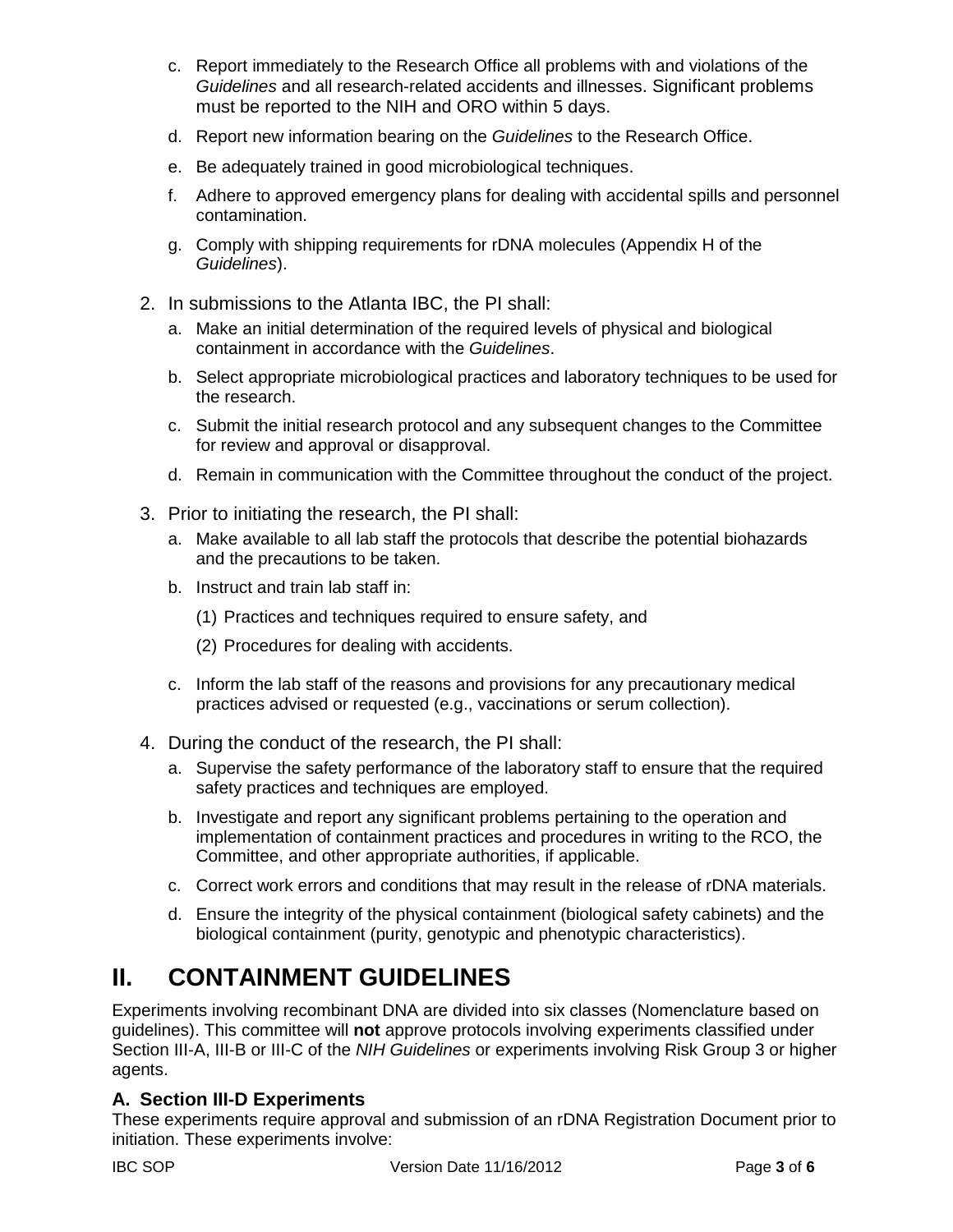1. The introduction of rDNA into Risk Group 2 agents shall be conducted at Biosafety Level (BSL)-2 containment. Experiments with such agents shall be conducted with whole animals at BSL-2 or Animal BSL (ABSL)-2 containment.

2. Experiments in which DNA from Risk Group 2 agents is transferred into nonpathogenic prokaryotes or lower eukaryotes may be performed under BSL-2 containment. The Committee may approve the specific lowering of containment for particular experiments to BSL-1. Many experiments in this category are exempt from the *Guidelines* (see Section III-F). Experiments involving the formation of rDNA for certain genes coding for molecules toxic for vertebrates require NIH/OBA approval (see Section III-B-1 of the *Guidelines*) or shall be conducted under NIH specified conditions as described in Appendix F of the *Guidelines.* 

3. The use of infectious DNA or RNA viruses or defective DNA or RNA viruses in the presence of helper virus in tissue culture systems.

a. Experiments involving the use of infectious or defective Risk Group 2 animal viruses in the presence of helper virus may be conducted at BSL-2.

b. Experiments involving the use of infectious or defective restricted poxviruses in the presence of helper virus shall be determined on a case-by-case basis following NIH/OBA review.

c. Experiments involving the use of infectious or defective viruses in the presence of helper virus which are not covered in Sections III-D-3-a through III-D-3-d may be conducted at BSL-1.

4. Whole animals.

a. Recombinant DNA, or DNA or RNA molecules derived therefrom, from any source except for greater than two-thirds of eukaryotic viral genome may be transferred to any non-human vertebrate or any invertebrate organism and propagated under conditions of physical containment comparable to BSL-1 or AABSL-1 and appropriate to the organism under study.

b. Animals that contain sequences from viral vectors, which do not lead to transmissible infection either directly or indirectly as a result of complementation or recombination in animals, may be propagated under conditions of physical containment comparable to BSL-1 or AABSL-1 and appropriate to the organism under study.

c. For experiments involving rDNA, or DNA or RNA derived therefrom, involving whole animals, including transgenic animals, and not covered by Sections III-D-1 or III-D-4-a, the appropriate containment shall be determined by the Committee

d. Exceptions under Section III-D-4, *Experiments Involving Whole Animals* 

1) Experiments involving the generation of transgenic rodents that require BSL-1 containment are described under Section III-E-3.

2) The purchase or transfer of transgenic rodents is exempt from the *Guidelines* under Section III-F, *Exempt Experiments* (see Appendix C-VI, *The Purchase or Transfer of Transgenic Rodents*).

5. More than 10 liters of culture.

### **B. Section III-E Experiments**

These experiments require Committee notification and submission of an rDNA Registration Document simultaneously with initiation. Those experiments not included under Classes A, B, C, D or F are considered in this class. For example, experiments in which all components are derived from non-pathogenic prokaryotes and non-pathogenic lower eukaryotes are included in this class and can be carried out at BSL-1 containment. Creation of transgenic and knockout animals, or other projects which involve modification of the genome, that may be housed at ABSL-1 containment, are also classified under III-E. Additional rDNA experiments include: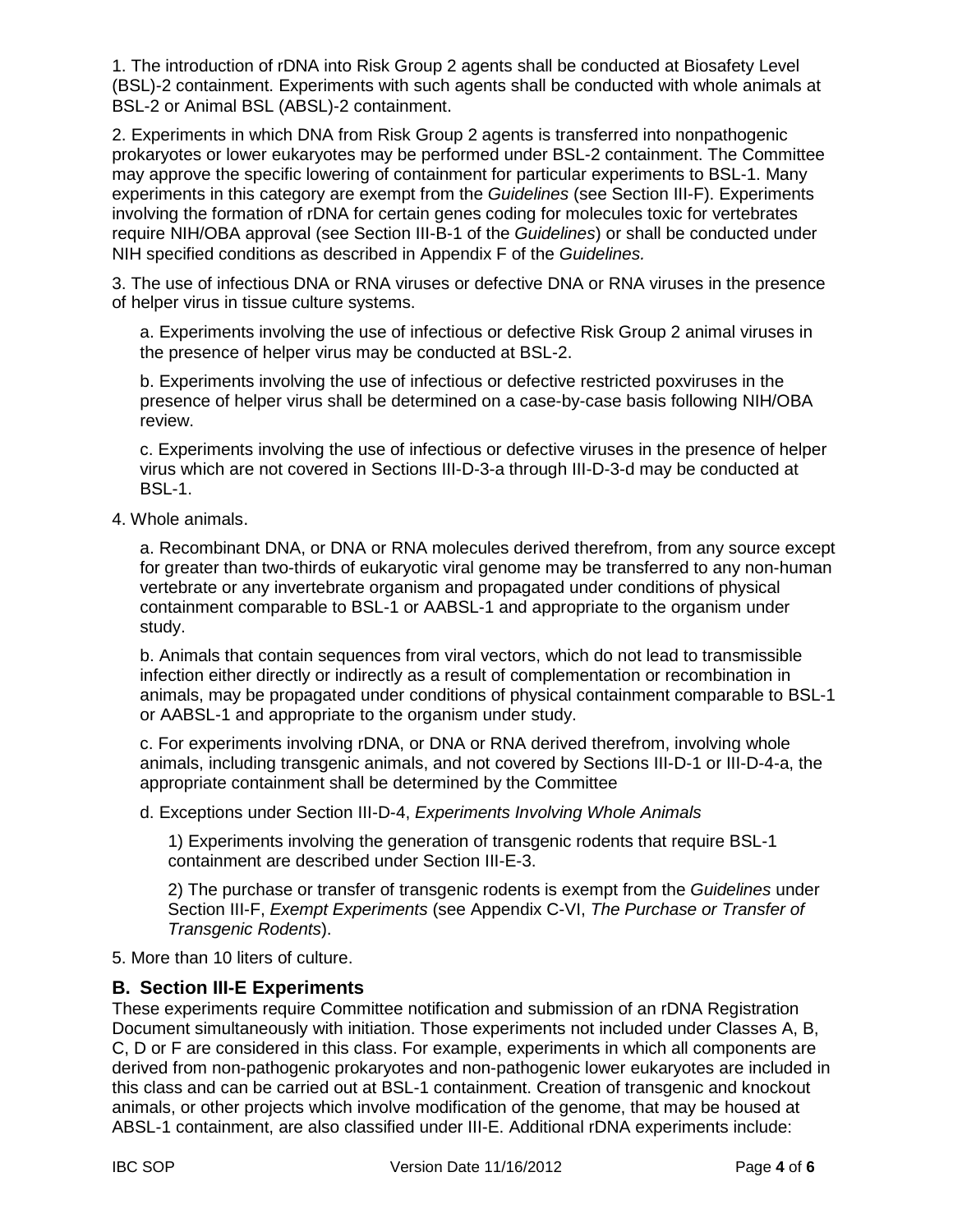1. Experiments involving the formation of rDNA molecules containing no more than two-thirds of the genome of any eukaryotic virus (all viruses from a single Family being considered identical). These experiments may be propagated and maintained in cells in tissue culture using BSL-1 containment. For such experiments, it must be demonstrated that the cells lack helper virus for the specific Families of defective viruses being used. If helper virus is present, procedures specified under Section III-D-3 should be used. The DNA may contain fragments of the genome of viruses from more than one Family but each fragment shall be less than two-thirds of a genome.

2. Experiments involving the generation of rodents in which the animal's genome has been altered by stable introduction of rDNA, or DNA derived therefrom, into the germ-line (transgenic rodents). Breeding of rodents which results in modification of the genome is also covered under this section (crossing 2 transgenics or crossing onto another background). Only experiments that require BSL-1 containment are covered under this section; experiments that require BSL-2, BSL-3, or BSL-4 containment are covered under Section III-D-4.

### **C. Section III-F Experiments**

These experiments are exempt from the *Guidelines* and no registration is required. These experiments include:

1. Those that are not in organisms or viruses.

2. Those that consist entirely of DNA segments from a single non-chromosomal or viral DNA source, though one or more of the segments may be a synthetic equivalent.

3. Those that consist entirely of DNA from a prokaryotic host, including its indigenous plasmids or viruses, when propagated only in that host (or a closely related strain of the same species) or when transferred to another host by well-established physiological means.

4. Those that consist entirely of DNA from a eukaryotic host including its chloroplasts, mitochondria, or plasmids (but excluding viruses) when propagated only in that host (or a closely related strain of the same species).

5. Those that consist entirely of DNA segments from different species that exchange DNA by known physiological processes, though one or more of the segments may be a synthetic equivalent.

6. Those that do not present a significant risk to health or the environment (see Section IV-C-1-b -(1)-(c)) as determined by the NIH Director, with the advice of the RAC, and following appropriate notice and opportunity for public comment. See also Appendix C of the *Guidelines*.

### **III.REVIEW PROCEDURES**

1. All projects must be reviewed and approved by the R&DC and all applicable subcommittees before research commences. Refer to the "Atlanta VAMC Investigator's Handbook" for details.

2. For all rDNA experiments which are not exempted from the *Guidelines*, and are therefore defined as subject to the *Guidelines* (See Section III), PIs are required to submit an rDNA Registration Document to the Research Office along with the SRS project review form. The rDNA Registration Document must be reviewed and approved prior to the initiation of the research, except for Section III-E experiments which require submission that is concomitant with the initiation of the project.

3. PIs will receive formal notification when their rDNA Registration Document is approved.

### **IV. CONTENTS OF rDNA REGISTRATION DOCUMENT**

### **A. Description.**

This should include the name and department of the principal investigator and Coinvestigator(s), when appropriate. Be succinct and explicit enough so that additional explanatory materials are not needed. Description will include: